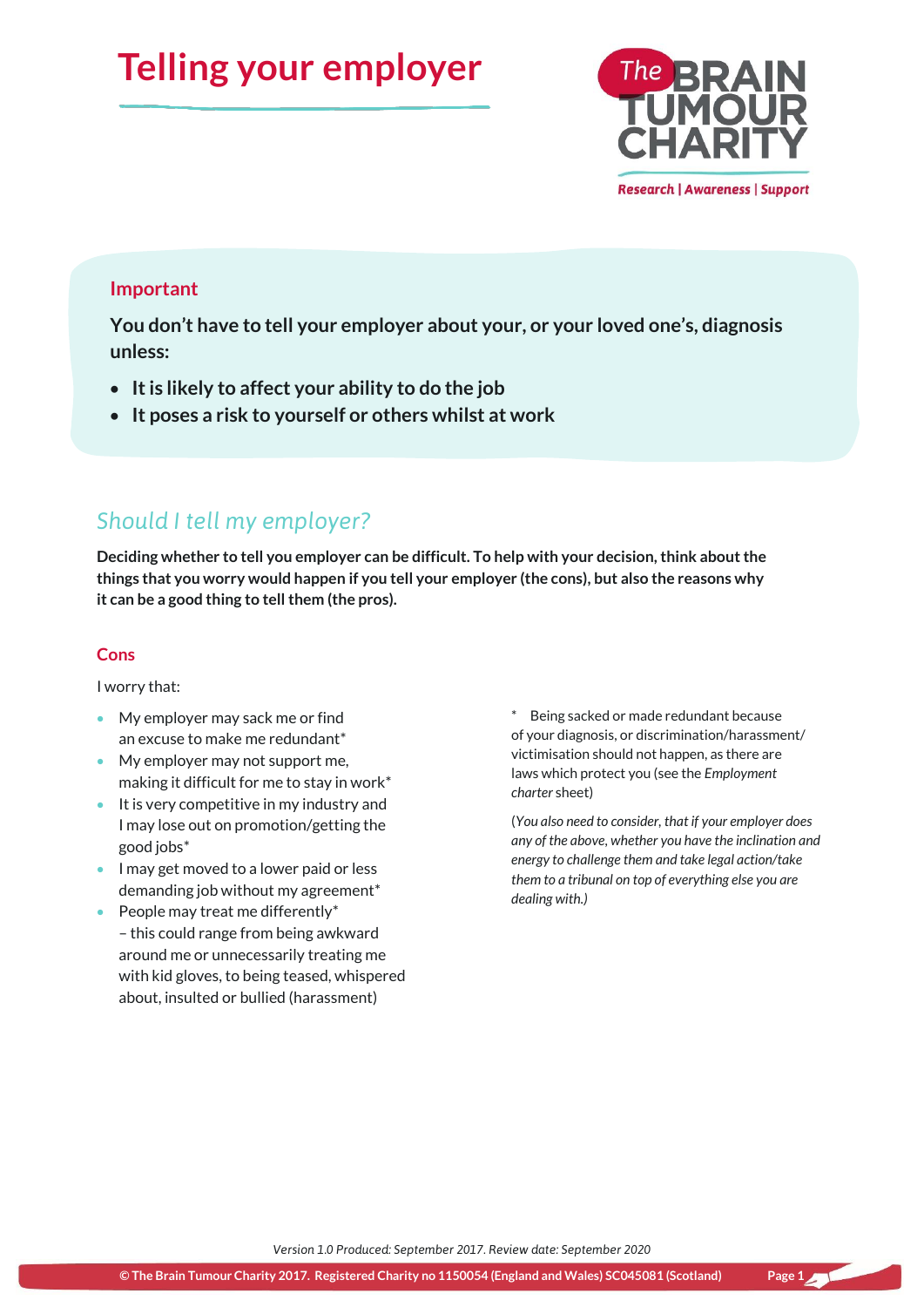### **Pros**

- $\bullet$  It can be easier to be upfront at the beginning – less stress is caused by trying to hide symptoms / pretend everything is alright / explain time off for hospital appointments, treatments, etc. Some people find it is a great weight taken off their shoulders
- **If your ability to do your work is affected, now** or in the future, it allows your employer to understand why – they may turn out to be very supportive
- Your employer can work with you to make 'reasonable adjustments' to help you carry on working, e.g. time off for hospital appointments, reduced or flexible hours\*\*
- These adjustments can allow you to stay in work which many people find important, as it can give a sense of normality and may be essential for your finances
- You have the ability to make a formal complaint if your employer does not make 'reasonable adjustments'
- Colleagues who may have noticed something is wrong, but felt unable to say anything, can now offer support
- Ability to correct any misunderstandings or misinformed ideas about what having a brain tumour and its treatment means e.g. some people have been known to think that it may be catching or that having radiotherapy makes you radioactive
- Protection from discrimination, harassment or victimisation due to your tumour

\*\* For more information about 'reasonable adjustments', see the *Employment adjustments (example)* sheet

**Ultimately, unless you have to disclose your illness, whether to tell your employer is a personal decision.**

### **Use this page to jot down your own pros and cons to help you decide:**

| <b>Pros</b> | <b>Cons</b> |  |
|-------------|-------------|--|
|             |             |  |
|             |             |  |
|             |             |  |
|             |             |  |
|             |             |  |
|             |             |  |
|             |             |  |
|             |             |  |
|             |             |  |
|             |             |  |
|             |             |  |

*Version 1.0 Produced: September 2017. Review date: September 2020*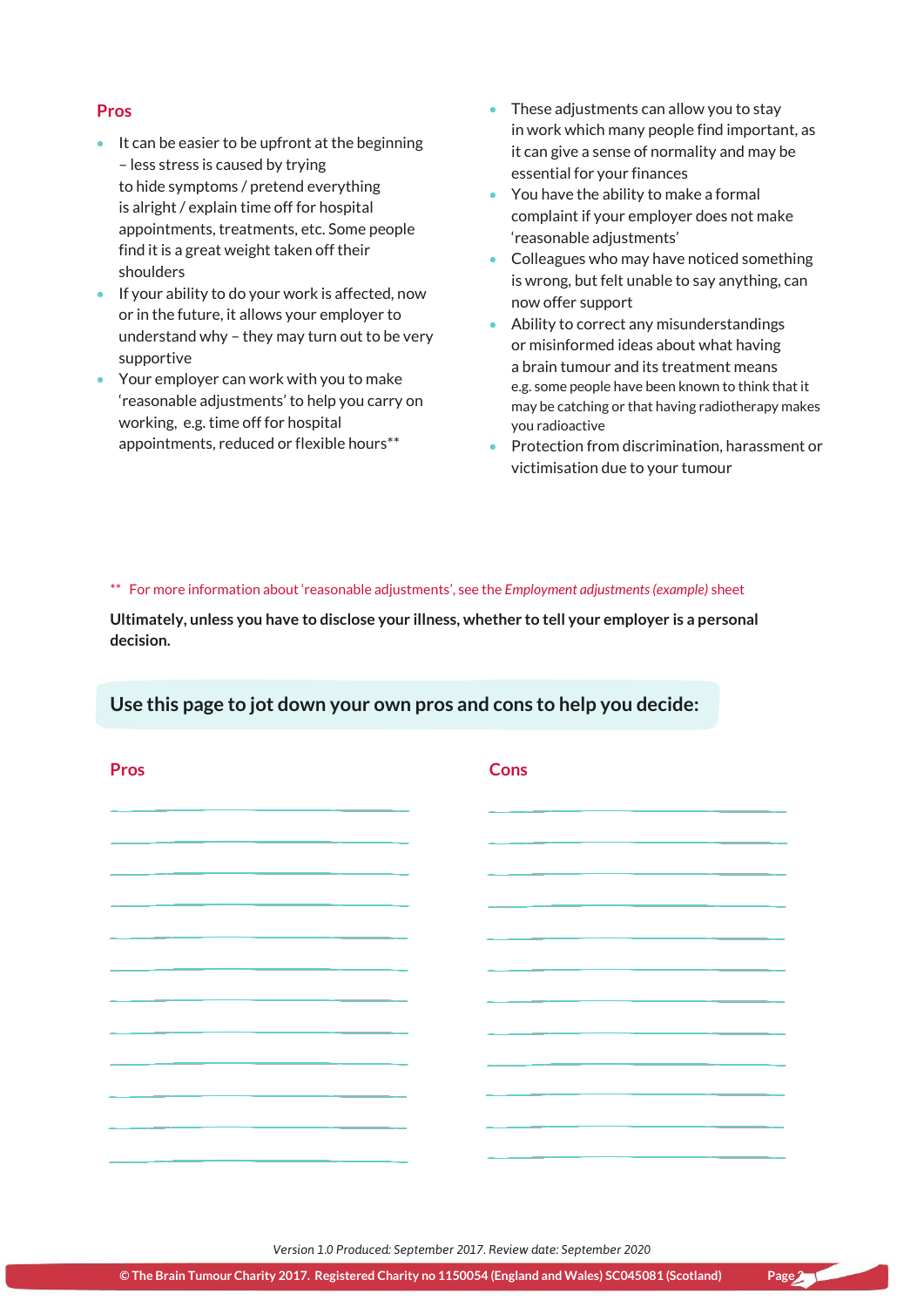# *How to tell your employer*

**If you decide to, or have to, tell your employer, you may want to consider the following questions first:** 

#### **Why do I want to tell my employer?**

It may be because you have to. For example, you have a job that involves driving and you have had to surrender your driving licence or are in military service within the armed forces.

Or it could be because it becomes obvious, e.g. there may be changes in your appearance caused by treatment, such as hair loss, or you need a lot of time off for treatment and recovery or appointments.

Or it could be because you think it will be easier for you, or for any of the pros listed previously in this sheet. Telling your employer can to enable you to continue working, or return to work after treatment, if that is what you want to do. This can be important as it can give you a sense of normality.

#### **When do I want to tell my employer?**

This decision may be taken out of your hands, as you may have to have time off for treatment fairly soon after diagnosis. However, you still don't have to say what the treatment is for.

Do you want to tell them straight away, or only if the effects become noticeable? It can help to consider all the questions on this sheet first to be clear on what and how you want to say it.

#### **Who do I want to tell?**

The best people to tell are your manager or, if your workplace has one, your HR (Human Resources) department. If they also have an occupational health adviser, it can be helpful to ask your manager/HR to refer you to them.

#### **What do I want to tell?**

It is up to you how much you disclose.

You may need to talk to your healthcare team about what is likely to affect your work and how it will affect it, e.g. time off for treatment and recovery, side-effects you are more likely to experience.

If you don't want to go into details about how your tumour affects you, you may find it useful to increase your employer's awareness of the effects of brain tumours by showing them the body map, *Possible effects of brain tumours and their treatment (for adults),* which is part of these Employment resources. This will help them understand what you are dealing with. You could highlight those effects which affect you.

Work out beforehand what 'adjustments' you would like your employer to consider. Your doctor/health team could help with this. And use the *Employment adjustment* sheets from these Employment resources to help you and your employer understand what might help you, and to record what is agreed.

#### **How do I want to tell them?**

This could be as an informal chat, or you may prefer a more formal meeting.

Think about whether you want to have someone with you when you speak to your employer, and who that might be – a friend at work, a trusted colleague, a union representative.

Write down what you want to say, so you don't forget anything. You may want to practise what you are going to say, so you feel comfortable with it.

Take notes, so that you have a record of what was said, and send them a copy.